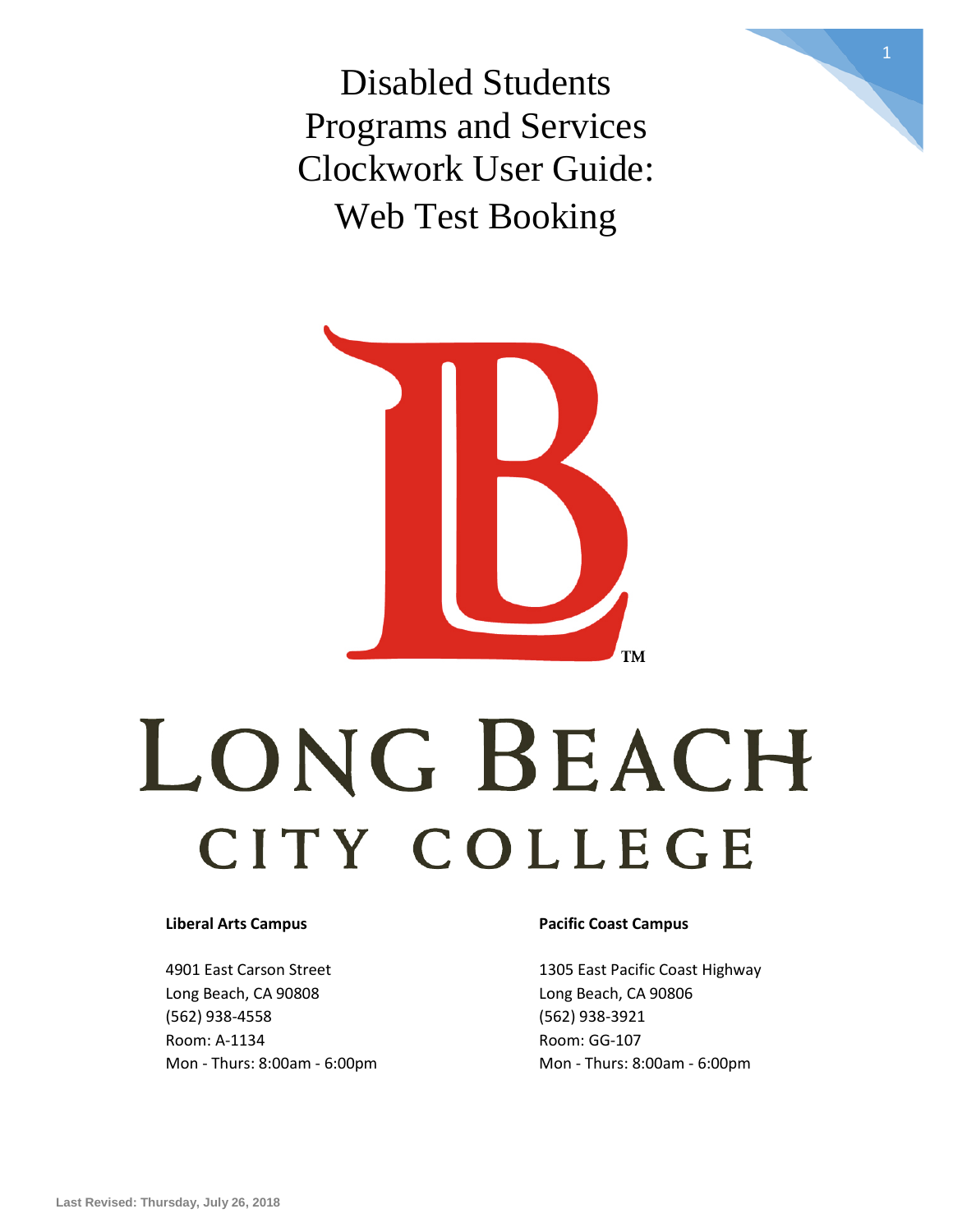# Table of Contents

# Chapter Page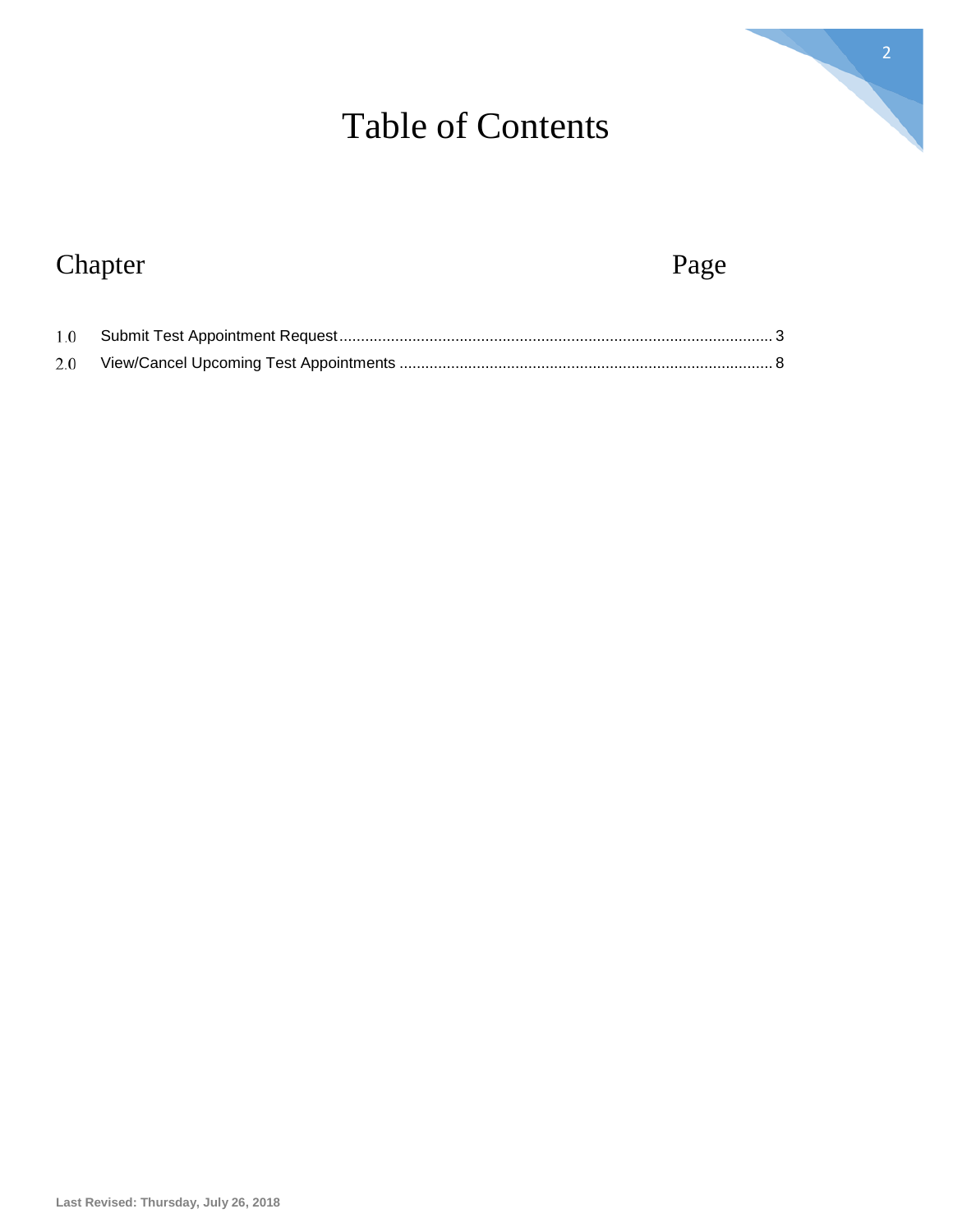

#### <span id="page-2-0"></span>**Submit Test Appointment Request** 1.0

To begin, click this [link](https://clockwork.lbcc.edu/ClockWork/custom/misc/home.aspx) to be brought to the Clockwork homepage. Then select "schedule a test".



DSPS LAC Campus: A-1134, (562) 938-4558 | DSPS PCC Campus: GG-107, (562) 938-3921 | TTY: (562) 938-4833

You will be brought to the test landing page with various options. Click the "schedule a test, mid-term or quiz" button.

| <b>LONG BEACH</b><br>CITY COLLEGE                                                            |                    |                |      |                           |  |  |
|----------------------------------------------------------------------------------------------|--------------------|----------------|------|---------------------------|--|--|
| <b>A</b> Main menu                                                                           |                    |                |      | ● <u>■</u> TEST . log out |  |  |
| Schedule a test, mid-term or quiz                                                            | My upcoming events | Accommodations | Help |                           |  |  |
| سرال<br>Student Test-Booking and Accommodations                                              |                    |                |      |                           |  |  |
| Welcome to the DSPS test booking webpage. You may use this system to schedule tests for your |                    |                |      |                           |  |  |

classes. To begin, click "Schedule a test, mid-term or quiz".

DSPS LAC Campus: A-1134, (562) 938-4558 | DSPS PCC Campus: GG-107, (562) 938-3921 | TTY: (562) 938-4833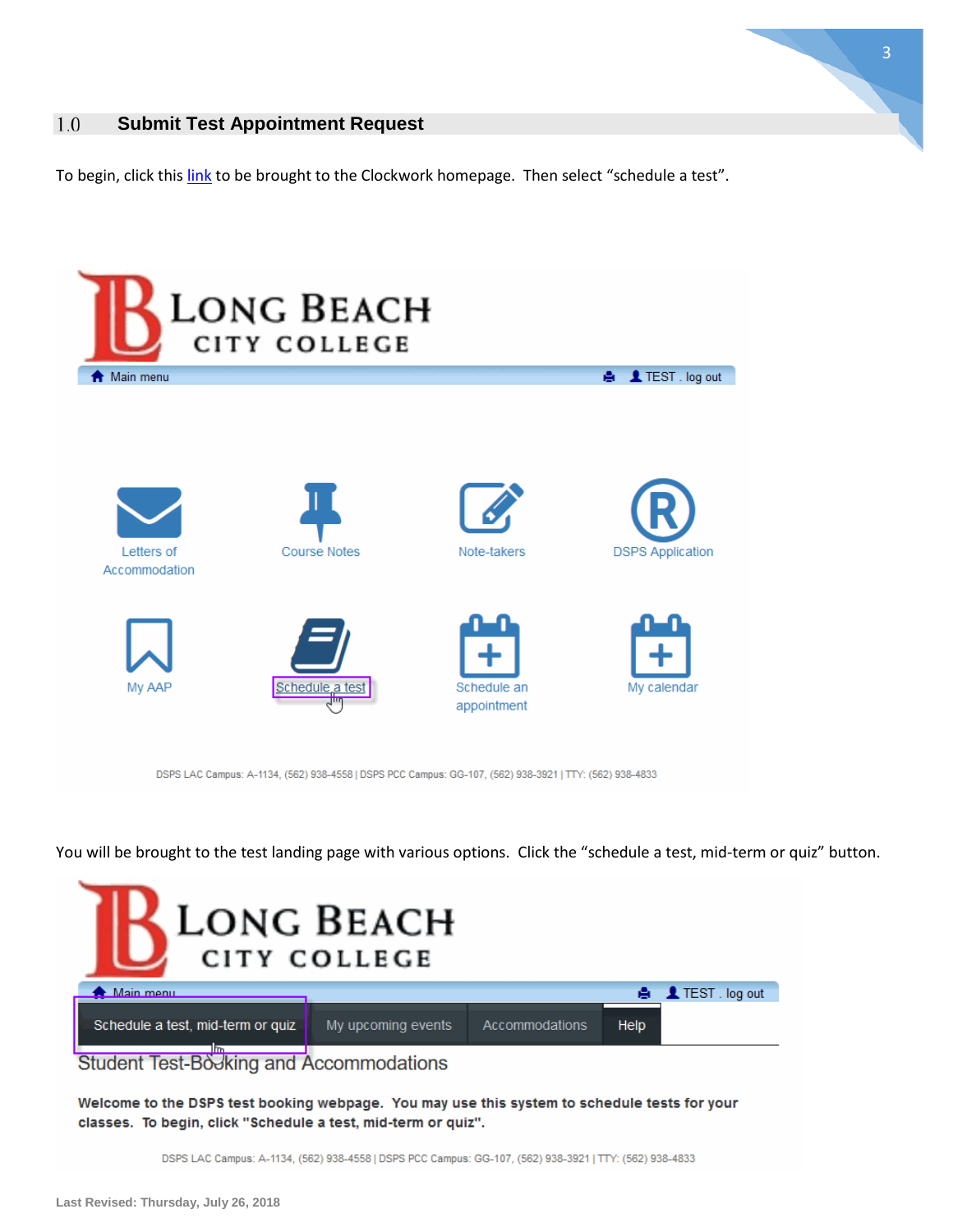Read the informational text carefully and then click next.



| Welcome                        | Online Test Booking                                                                                                                                                                                                               |  |  |  |
|--------------------------------|-----------------------------------------------------------------------------------------------------------------------------------------------------------------------------------------------------------------------------------|--|--|--|
| 1. Select course               | Welcome to the Online Test Booking wizard. This wizard will guide you through the<br>process of scheduling your test with us. You may end this process at any time by<br>clicking the 'Cancel' button at the bottom of each page. |  |  |  |
| 2. Class test date and<br>time |                                                                                                                                                                                                                                   |  |  |  |
| 3. Additional<br>Requirements  | Please be aware that your instructor will receive an email notification with the details<br>of your test booking.                                                                                                                 |  |  |  |
| 4. Choose<br>accommodations    | You will need to have the following information handy in order to successfully<br>schedule your test:                                                                                                                             |  |  |  |
| 5. Select your test time       | 1. The name of the course you want to schedule a test for                                                                                                                                                                         |  |  |  |
| 6. Confirm and complete        | 2. The date, start time and duration of the test the class will be taking the test<br>3. You must be scheduling your test a minimum of three (3) days before the<br>class will be taking the test                                 |  |  |  |
|                                | Click the 'Next' button below to get started.                                                                                                                                                                                     |  |  |  |
|                                | Cancel<br>Next                                                                                                                                                                                                                    |  |  |  |

DSPS LAC Campus: A-1134, (562) 938-4558 | DSPS PCC Campus: GG-107, (562) 938-3921 | TTY: (562) 938-4833

Use the drop-down menu arrow to select the course you are booking a test for. Please note that classes will be booked at the campus where they take place. All web classes will be booked at LAC.

● <u>1</u>LTEST . log out

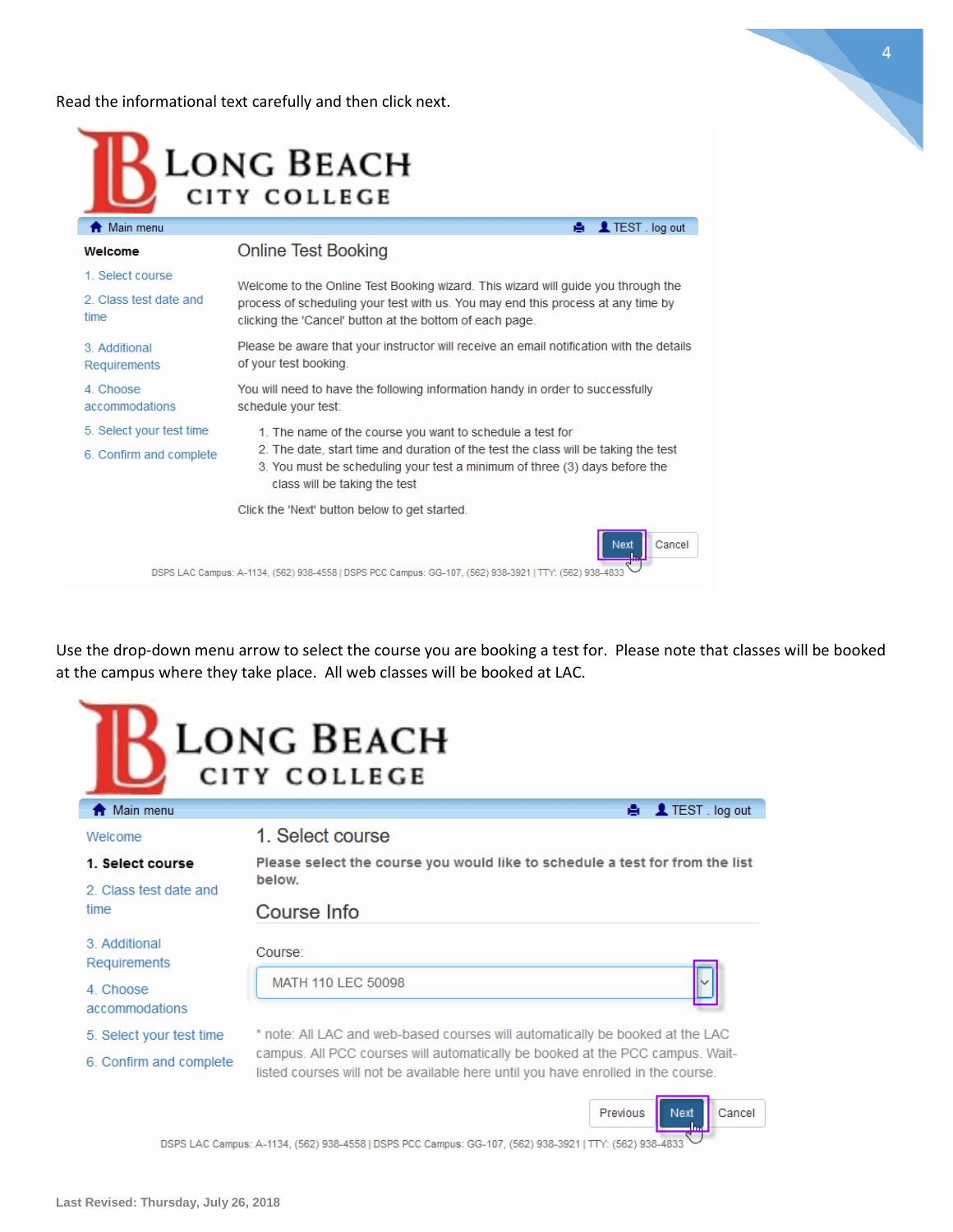Use the following page to enter the test date, time, and duration. Please **DO NOT** add additional test time as the system will calculate this for you. Then click "next".

5

| Main menu                   | ● <u>●</u> TEST . log out                                                                                                                                                                                                                                                                                                                              |  |  |  |
|-----------------------------|--------------------------------------------------------------------------------------------------------------------------------------------------------------------------------------------------------------------------------------------------------------------------------------------------------------------------------------------------------|--|--|--|
| Welcome                     | 2. Class test date and time                                                                                                                                                                                                                                                                                                                            |  |  |  |
| 1. Select course            | Please enter the date and time your instructor has provided to the class to complete<br>this test. Do NOT include your additional test time as the system will calculate this<br>for you. Tests longer than 4 hours must be scheduled by staff. Test time entered is<br>subject to verification. Tests may be booked Monday through Friday between 8AM |  |  |  |
| 2. Class test date and      |                                                                                                                                                                                                                                                                                                                                                        |  |  |  |
| time                        |                                                                                                                                                                                                                                                                                                                                                        |  |  |  |
| 3. Additional               | and 5PM and must be booked at least three (3) days in advance. Please note that<br>available testing center hours may be reduced during summer/winter terms.                                                                                                                                                                                           |  |  |  |
| Requirements                | Please specify when the test is taking place. Enter class test duration in minutes.                                                                                                                                                                                                                                                                    |  |  |  |
| 4. Choose<br>accommodations | Specify a date and time                                                                                                                                                                                                                                                                                                                                |  |  |  |
| 5. Select your test time    |                                                                                                                                                                                                                                                                                                                                                        |  |  |  |
| 6. Confirm and complete     | Date of class test:                                                                                                                                                                                                                                                                                                                                    |  |  |  |
|                             | 篇<br>2018-08-01                                                                                                                                                                                                                                                                                                                                        |  |  |  |
|                             |                                                                                                                                                                                                                                                                                                                                                        |  |  |  |
|                             | Time of class test:                                                                                                                                                                                                                                                                                                                                    |  |  |  |
|                             | 08:00 AM                                                                                                                                                                                                                                                                                                                                               |  |  |  |
|                             |                                                                                                                                                                                                                                                                                                                                                        |  |  |  |
|                             | <b>Class test duration:</b>                                                                                                                                                                                                                                                                                                                            |  |  |  |
|                             |                                                                                                                                                                                                                                                                                                                                                        |  |  |  |
|                             |                                                                                                                                                                                                                                                                                                                                                        |  |  |  |
|                             | (minutes)<br>(hours)<br>Select a previously submitted date and time                                                                                                                                                                                                                                                                                    |  |  |  |
|                             |                                                                                                                                                                                                                                                                                                                                                        |  |  |  |

Check off each accommodation that you feel is necessary for this test, then click "next".

|                             | Long Beach<br>CITY COLLEGE                                                                                                                                                                                               |  |  |  |
|-----------------------------|--------------------------------------------------------------------------------------------------------------------------------------------------------------------------------------------------------------------------|--|--|--|
| Main menu                   | <b>A</b> TEST . log out                                                                                                                                                                                                  |  |  |  |
| Welcome                     | 4. Choose accommodations                                                                                                                                                                                                 |  |  |  |
| 1. Select course            | Listed below are the accommodation(s) that have already been approved for you by your counselor. Please<br>check off the accommodation(s) that you feel are necessary for this test. If you have any questions regarding |  |  |  |
| 2. Class test date and time | the listed accommodations please contact our office at one of the numbers below.                                                                                                                                         |  |  |  |
| 3. Additional Requirements  | Available accommodations                                                                                                                                                                                                 |  |  |  |
| 4. Choose accommodations    |                                                                                                                                                                                                                          |  |  |  |
| 5. Select your test time    | * note: Only accommodations with a check will be used for your test booking.                                                                                                                                             |  |  |  |
| 6. Confirm and complete     | $\vee$ Exam Proctored in Distraction Reduced DSPS Testing Office                                                                                                                                                         |  |  |  |
|                             | $\Box$ Reader                                                                                                                                                                                                            |  |  |  |
|                             | $\sqrt{ }$ Writer                                                                                                                                                                                                        |  |  |  |
|                             | ○ CCTV/Magnifier                                                                                                                                                                                                         |  |  |  |
|                             | Access, Chair                                                                                                                                                                                                            |  |  |  |
|                             | Access, Location                                                                                                                                                                                                         |  |  |  |
|                             | Access, Desk                                                                                                                                                                                                             |  |  |  |
|                             | Previous<br>Cancel<br>Next<br>DSPS LAC Campus: A-1134, (562) 938-4558   DSPS PCC Campus: GG-107, (562) 938-3921   TTY: (562) 938-4833                                                                                    |  |  |  |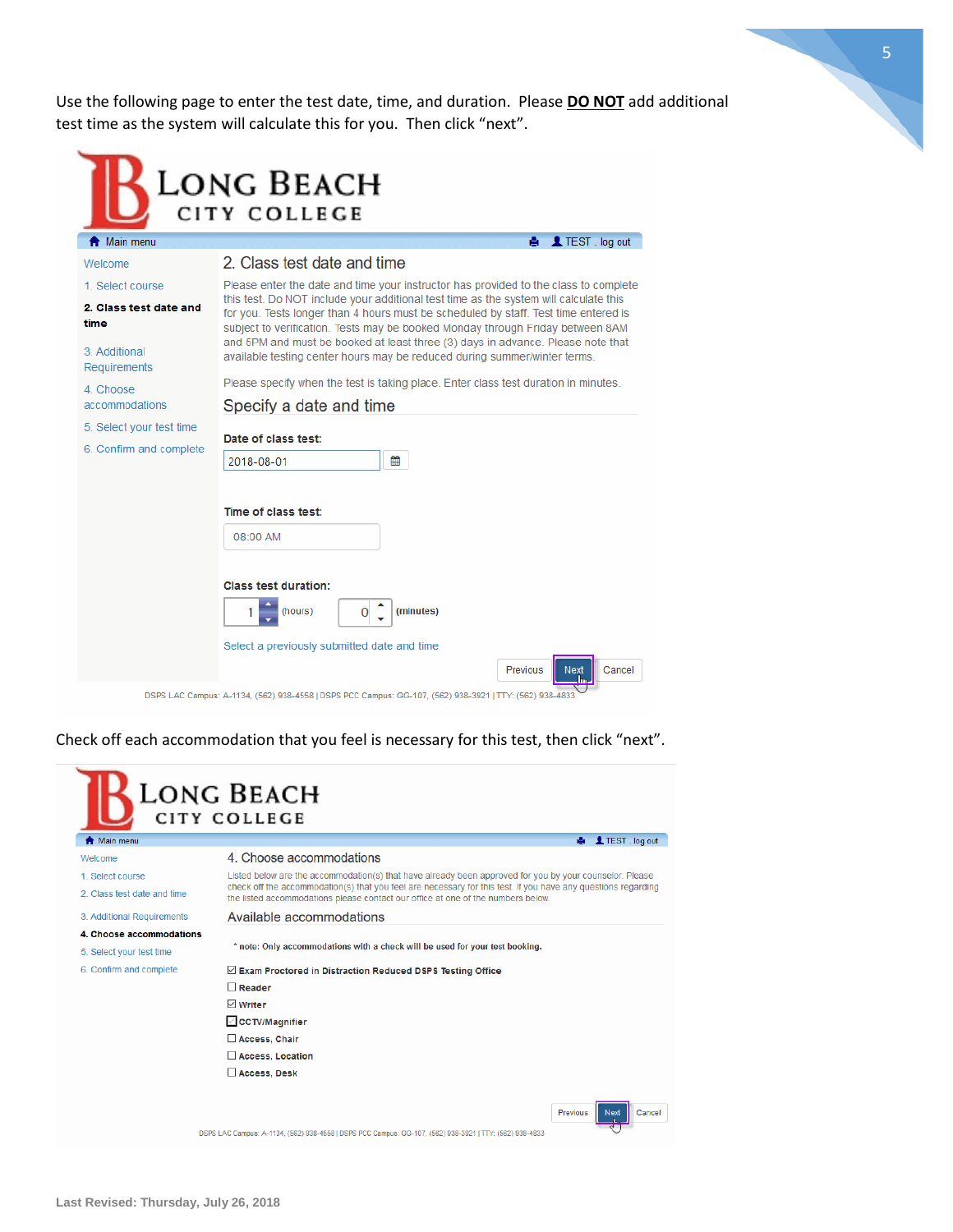Available bookings will be shown. If you **do not** see an available booking, please double-check the date and timeframe you entered in the previous step by clicking "previous". If you are having difficult please visit our office for assistance. If you **do** see an available booking simply click "next".

|                             | LONG BEACH<br>CITY COLLEGE                                                                                                                            |  |  |  |  |
|-----------------------------|-------------------------------------------------------------------------------------------------------------------------------------------------------|--|--|--|--|
| Main menu                   | TEST . log out<br>А.                                                                                                                                  |  |  |  |  |
| Welcome                     | 5. Select your test time                                                                                                                              |  |  |  |  |
| 1. Select course.           | Please select a date and time from the list of available dates and times below If none of the date/times in the                                       |  |  |  |  |
| 2. Class test date and time | list below will work for you then please contact us to make alternate arrangements.                                                                   |  |  |  |  |
|                             | Available dates & times                                                                                                                               |  |  |  |  |
| 3. Additional Requirements  |                                                                                                                                                       |  |  |  |  |
| 4. Choose accommodations    | Note: if none of the dates/times below are possible for you then you have the option of calling or visiting                                           |  |  |  |  |
| 5. Select your test time    | us in person to see if alternate arrangements can be made.                                                                                            |  |  |  |  |
| 6. Confirm and complete     | <sup>●</sup> Wednesday August 1 . 8:00 AM to 9:00 AM                                                                                                  |  |  |  |  |
|                             | A spot was found for you to write your test; please click the 'Next' button below to continue scheduling your<br>test.                                |  |  |  |  |
|                             | Cancel<br>Previous<br>Next<br>$A^{\rm eq}$<br>DSPS LAC Campus: A-1134, (562) 938-4558   DSPS PCC Campus: GG-107, (562) 938-3921   TTY: (562) 938-4833 |  |  |  |  |

Please read over the following page carefully to ensure that all the information is correct. If it is correct, click the confirmation checkbox at the bottom of the page and then click "finish".

|                             | LONG BEACH                                                                                                                              |  |  |  |
|-----------------------------|-----------------------------------------------------------------------------------------------------------------------------------------|--|--|--|
|                             | <b>CITY COLLEGE</b>                                                                                                                     |  |  |  |
| Main menu                   | <b>A</b> TEST log out                                                                                                                   |  |  |  |
| Welcome                     | 6. Confirm and complete                                                                                                                 |  |  |  |
| 1. Select course            | This test is not scheduled yet! Click 'Finish' to submit your test request.                                                             |  |  |  |
| 2. Class test date and time | Please verify that the class date and time are correct - the information below will be sent to your professor.                          |  |  |  |
| 3. Additional Requirements  |                                                                                                                                         |  |  |  |
| 4. Choose accommodations    | Your tentative test information                                                                                                         |  |  |  |
| 5. Select your test time    |                                                                                                                                         |  |  |  |
| 6. Confirm and complete     | <b>Tentative</b> test date and time                                                                                                     |  |  |  |
|                             | Wed Aug 1, 2018 . 8:00 AM to 9:00 AM (1 h)                                                                                              |  |  |  |
|                             | Course information                                                                                                                      |  |  |  |
|                             | MATH 110 LEC 50098                                                                                                                      |  |  |  |
|                             | Class test date / time                                                                                                                  |  |  |  |
|                             | Wed Aug 1, 2018 8:00 AM (1 h)                                                                                                           |  |  |  |
|                             | * Note: this is not your accommodated writing time                                                                                      |  |  |  |
|                             | <b>Accommodations required</b>                                                                                                          |  |  |  |
|                             | Exam Proctored in Distraction Reduced DSPS Testing Office                                                                               |  |  |  |
|                             | Writer                                                                                                                                  |  |  |  |
|                             | <b>CCTV/Magnifier</b>                                                                                                                   |  |  |  |
|                             | <b>Additional requirements:</b>                                                                                                         |  |  |  |
|                             | $ \varnothing $ affirm that the information I am submitting is correct to the best of my knowledge.                                     |  |  |  |
|                             | Previous<br>Cancel<br>Finish<br>DSPS LAC Campus: A-1134, (562) 938-4558   DSPS PCC Campus: GG-107, (562) 938-3921   TTY: (562) 938-4833 |  |  |  |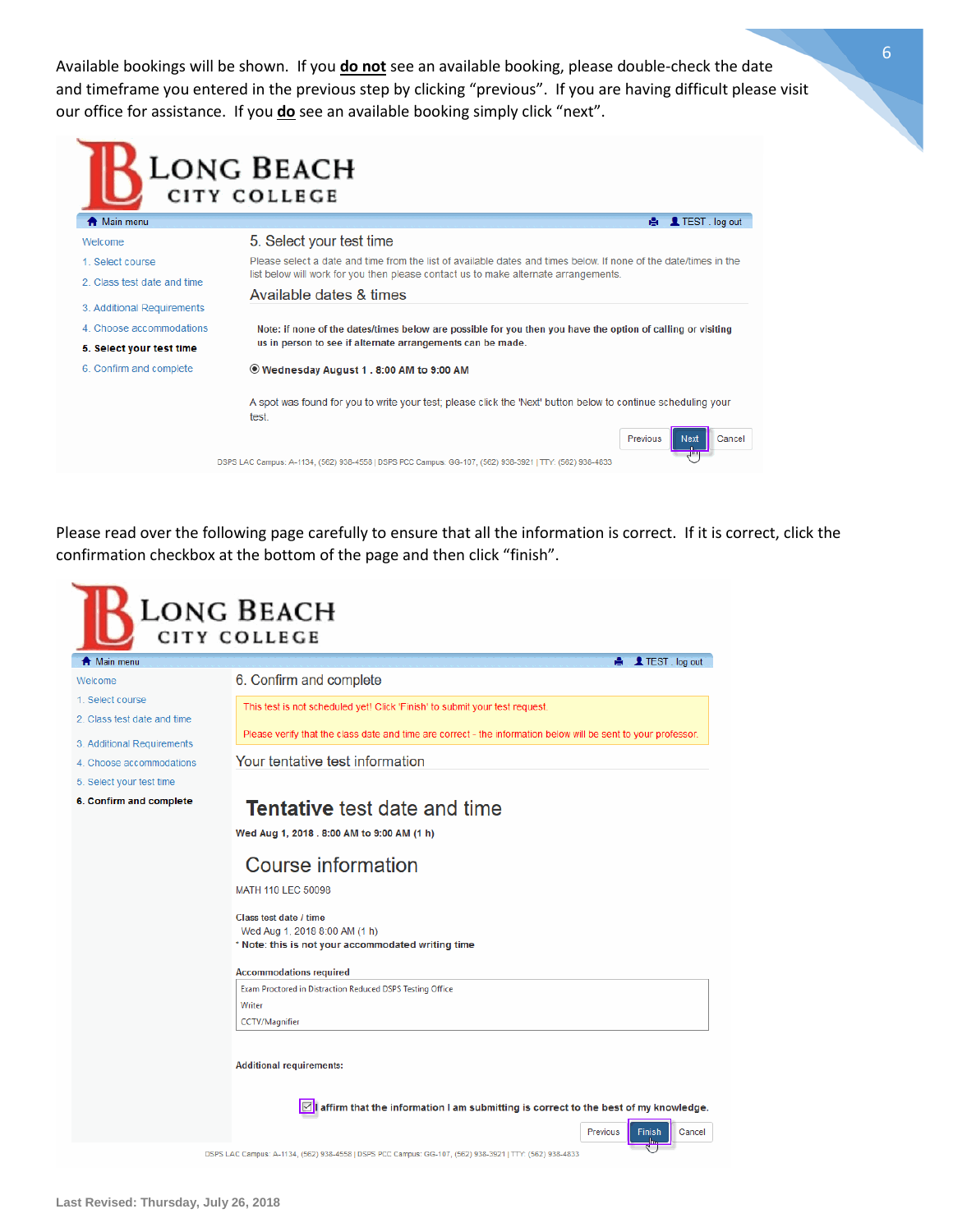A confirmation message will be displayed. You may use this page to schedule another test, view upcoming appointments, or simply log out when you are done.





### Thank you for your submission. Please check your email for confirmation.



DSPS LAC Campus: A-1134, (562) 938-4558 | DSPS PCC Campus: GG-107, (562) 938-3921 | TTY: (562) 938-4833

Note that an instructor will then receive an email confirmation email detailing your testing appointment.



## Disabled Students Programs and Services



Dear Test Instructor,

A student has just submitted a test booking request through our testing center for MATH 110 LEC 50098:

TEST STUDENT (TEST) Wed August 1, 2018 at 8:00 AM at the LAC campus.

Please contact us for more information if you have any questions, or need to cancel or reschedule your test.

Sincerely,

Disabled Students Programs and Services Long Beach City College

You will also receive an email confirmation email detailing the appointment.



### Disabled Students Programs and Services

Liberal Arts Campus | 4901 East Carson Street, Long Beach, California 90808 tel 562.938.4111 fax 562.938.4118 Pacific Coast Campus | 1305 East Pacific Coast Highway, Long Beach, California 90806 | tel 562.938.4111 fax 562.938.3912

Dear TEST,

You have successfully completed your test booking request for MATH 110 LEC 50098 as shown:

Wed August 1, 2018 from 8:00 AM to 9:00 AM at the LAC campus.

Please contact us if you have any questions, or need to cancel or reschedule your test.

Sincerely,

Disabled Students Programs and Services Long Beach City College